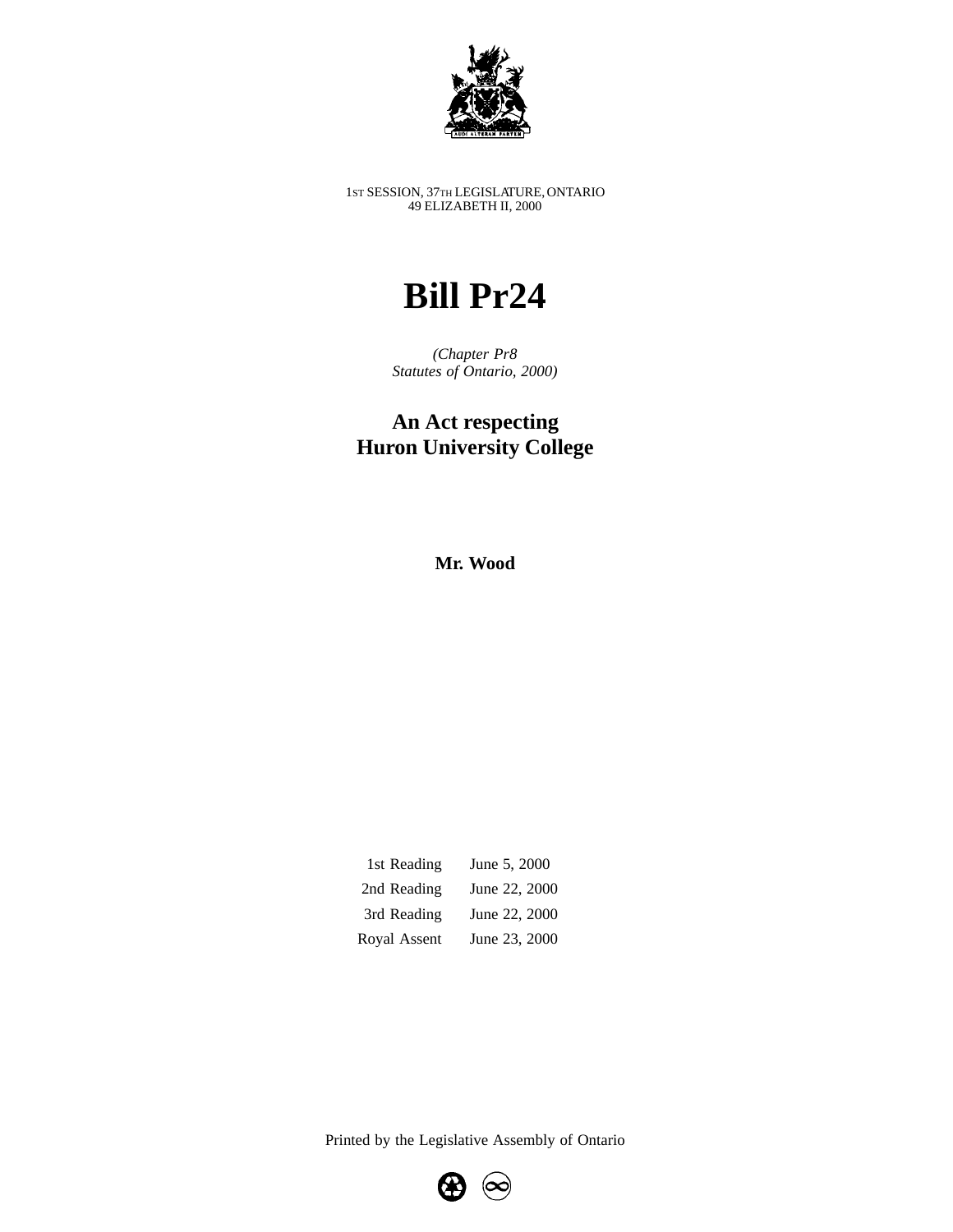## **An Act respecting Huron University College**

Preamble Huron College has applied for special legislation to alter its organizational and administrative structures and to change its name to Huron University College. The applicant represents that it was incorporated by *An Act to incorporate "Huron College"*, being chapter 31 of the Statutes of the Province of Canada, 1863 (26 Victoria), that it was continued by *The Huron College Act, 1958*, which was amended in 1961 and 1975.

It is appropriate to grant the application.

Therefore, Her Majesty, by and with the advice and consent of the Legislative Assembly of the Province of Ontario, enacts as follows:

- Definitions **1.** In this Act,
	- "Corporation" means The Huron University College Corporation;

"H.U.C." means Huron University College.

Huron College Corporation continued **2.** (1) Huron College Corporation is continued as a corporation without share capital under the name The Huron University College Corporation.

Members, executive board, academic council continued (2) The members of Huron College Corporation, the members of Huron College Corporation's executive board and the members of Huron College's academic council in office on the day this Act receives Royal Assent remain in office until the expiry of their terms of office and the appointment or election under this Act of the members of the Corporation, the members of the Corporation's executive board and the members of H.U.C.'s academic council.

- Objects **3.** (1) The objects of the Corporation are to operate a post-secondary institution,
	- (a) that provides post-secondary programs leading to the conferring of degrees, titles, diplomas and certificates in divinity; and
	- (b) that offers other post-secondary programs pursuant to the terms of an affiliation with another institution of higher learning.
	- (2) For the purposes of carrying out its objects, the Corporation may,
- (a) confer the degrees of Bachelor of Divinity, Master of Divinity and Doctor of Divinity;
- (b) confer titles, diplomas and certificates in divinity;
- (c) confer honorary degrees in divinity;
- (d) appoint committees, including a committee to make recommendations for conferring honorary degrees in divinity, and delegate to such committees the authority to act for the Corporation;
- (e) appoint not more than 24 honorary members of the Corporation and not more than 24 Fellows of H.U.C.;
- (f) affiliate H.U.C. with any other institution of higher learning, and dissolve any such affiliation;
- (g) make by-laws for the conduct of its affairs.

(3) The honorary members and Fellows of Same H.U.C. shall have the powers, rights and duties as set out in the by-laws of the Corporation, but may not vote as members of the Corporation, and they shall hold office for a term as set out in the by-laws of the Corporation and may be re-appointed for subsequent terms.

**4.** Any reference to Huron College in an agreement or other document, other than a degree, honorary degree, title, diploma or certificate conferred before this Act receives Royal Assent, shall be deemed to be a reference to Huron University College.

**5.** (1) The members of the Corporation Membershipshall be,

- (a) the Bishop of Huron and any Coadjutor and Suffragan Bishop or Bishops of Huron;
- (b) the Principal of H.U.C., the Dean of Arts and Social Science of H.U.C. and the Dean of Theology of H.U.C.;
- (c) the President and Vice-President of H.U.C. Students' Council and the President of H.U.C. Alumni Association;

References to former name

Powers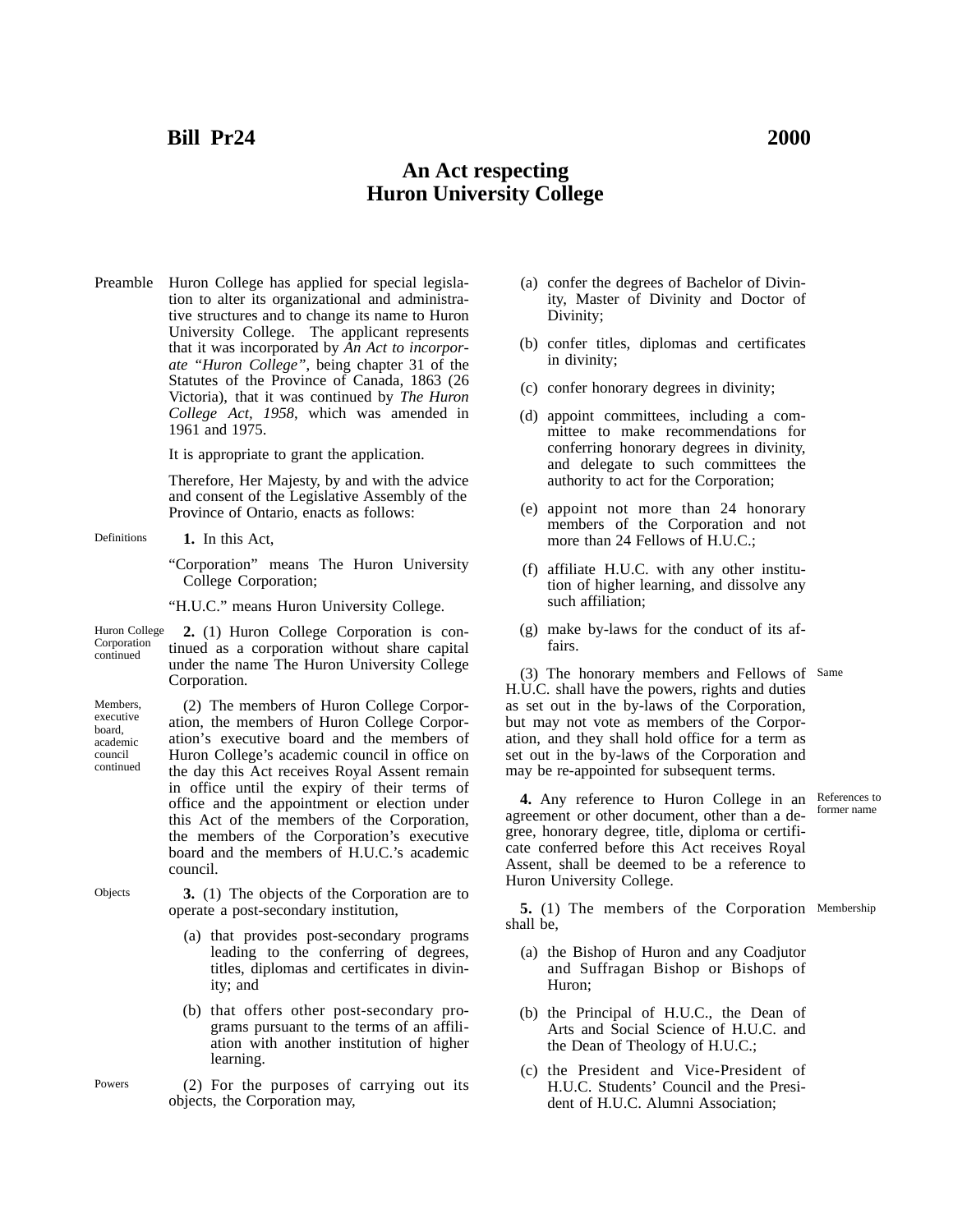- (d) four members of the clergy and four laypersons, other than students, employees or faculty members of H.U.C., elected by the Synod of the Diocese of Huron;
- (e) not more than 10 alumni of H.U.C., or of Huron College, elected by H.U.C. Alumni Association in the manner set out in the by-laws of the Corporation;
- (f) not more than eight persons elected by the members described in clauses (a), (b), (c), (d) and (e);
- (g) 12 laypersons, other than students, employees or faculty members of H.U.C., elected by the members described in clauses (a), (b), (c), (d), (e) and (f);
- (h) one continuing full-time member of the Faculty of Theology of H.U.C., elected by that faculty; and
- (i) one continuing full-time member of the Faculty of Arts and Social Science of H.U.C., elected by that faculty.
- Term of office (2) The term of office of an elected member of the Corporation is four years.
- Re-election (3) Subject to subsections (4) and (5), an elected member of the Corporation is eligible for re-election.

Same

- (4) A member of the Corporation elected under clause  $(1)$   $(d)$ ,  $(e)$  or  $(f)$  who has served for three consecutive terms of office is not eligible for re-election until at least one year has elapsed after the expiry of his or her third term.
- Same (5) A member of the Corporation elected under clause  $(1)$   $(g)$ ,  $(h)$  or  $(i)$  who has served for two consecutive terms of office is not eligible for re-election until at least one year has elapsed after the expiry of his or her second term.
- Vacancy in membership (6) If an elected member of the Corporation ceases to meet the qualifications for election under the clause under which he or she was elected or becomes incapable of acting as a member, the Corporation shall by resolution declare his or her membership vacant.
- Same (7) If an elected member of the Corporation is absent from three consecutive meetings without leave of the Corporation entered on its minutes, the Corporation may by resolution declare his or her membership vacant.
- Same (8) A vacancy in a membership shall be filled by electing a person in the same manner and by the same authority as the vacating member was elected and the person elected to fill the vacancy shall remain in office for the

remainder of the vacating member's term of office.

(9) A quorum for conducting a meeting of Quorum the members of the Corporation is 15 members, not including the members described in clauses  $(1)$   $(a)$ ,  $(b)$  and  $(c)$ .

(10) The members of the Corporation may Same exercise any of the powers of the Corporation so long as the membership consists of at least 21 members, not including the members described in clauses  $(1)$   $(a)$ ,  $(b)$  and  $(c)$ .

(11) In clauses (1) (h) and (i), a member of Interpretation a faculty is a continuing member if he or she is party to a contract to teach in that faculty for more than one year.

**6.** (1) The members of the Corporation Meetings of shall meet at least twice a year. members

(2) Subject to subsections (4) and (5), the Open to meetings of the members of the Corporation shall be open to the public and no person shall be excluded from a meeting of the members except for improper conduct. the public

(3) Prior notice of meetings of the members Notice of the Corporation shall be given to the members and to the public in the manner determined by the Corporation.

(4) Where a matter confidential to the Cor-Confidential poration or H.U.C. is being considered, that part of the meeting shall be closed to the public.

(5) Where a matter of a personal nature Personal concerning an individual may be disclosed at a matters meeting, that part of the meeting shall be closed to the public unless the individual requests otherwise.

**7.** (1) The Bishop of Huron shall be the Chair of Chair of the Corporation and shall preside at all meetings of the members of the Corporation and at all convocations.

(2) The Chair of the Corporation shall Power confer degrees, honorary degrees, titles, diplomas and certificates to such candidates as may be qualified under this Act.

(3) In the event that the Chair of the Cor-Absence poration is unable to act, the Coadjutor Bishop or, if he or she is unable to act, the Senior Suffagan Bishop, or the Suffragan Bishop if there is only one Suffragan Bishop, shall act in the place of the Chair of the Corporation.

(4) If none of the persons listed in subsec-Sametion (3) are able to act in the place of the Chair of the Corporation, the members of the Corporation may appoint one of the members of the Corporation to act in his or her place.

matters

Corporation

to confer degrees, etc.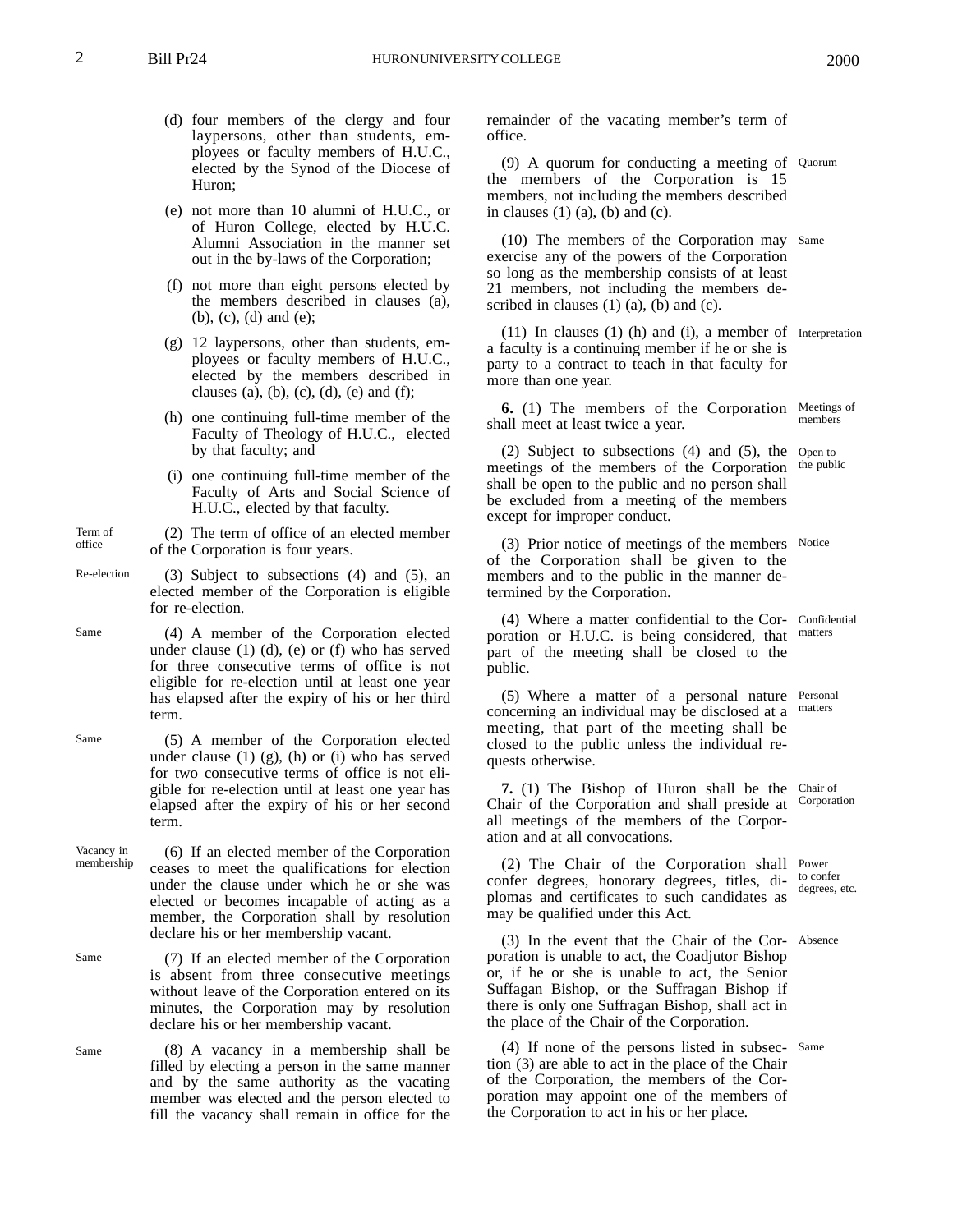Vacancies

Executive board **8.** (1) Except for the matters assigned by this Act to the members of the Corporation or to the academic council of H.U.C., the affairs of the Corporation shall be managed by its executive board.

Composition (2) The executive board of the Corporation shall be composed of,

- (a) the Bishop of Huron, the Coadjutor and Suffragan Bishop or Bishops of Huron;
- (b) the Principal of H.U.C.;
- (c) the President of H.U.C. Students' Council;
- (d) the Deans of H.U.C.;
- (e) the President of H.U.C. Alumni Association;
- (f) the members of the Corporation elected under clause  $5(1)(g)$ ;
- (g) the members of the Corporation elected under clauses 5 (1) (h) and (i).
- (3) If a member of the executive board appointed under clause (2) (f) is absent from three consecutive meetings without leave of the executive board entered on its minutes, the executive board may by resolution declare his or her membership on the executive board vacant.
- Same (4) A vacancy among the members of the executive board appointed under clause (2) (f) shall be filled by the executive board until a replacement can be made by the members of the Corporation at their next meeting.
- Chair (5) The executive board shall elect a chair from among the members appointed under clause (2) (f) to hold office for a term determined by the executive board.
- Same (6) The executive board may appoint any of its members to act in the place of the chair if the chair is absent from any meeting of the executive board.
- Secretary (7) The executive board shall appoint a person who is not a member of the executive board as secretary of the executive board.
- Same (8) The secretary of the executive board shall attend all meetings of the executive board and of the members of the Corporation, but shall not be entitled to vote at any meetings.

Quorum (9) Seven members of the executive board described in clause (2) (f) constitute a quorum of the executive board for all purposes.

Conflict (10) If a member of the executive board or of a committee created by the executive board is in any way interested in a proposed contract with the Corporation, he or she shall declare the nature and extent of the interest at the meeting at which the proposed contract is to be considered and shall withdraw from the meeting during any discussion of the proposed contract and shall not vote on the proposed contract.

- **9.** (1) The executive board may,
- (a) make by-laws for the conduct of its board affairs;
- (b) appoint committees and delegate to any such committee the authority to act for the executive board;
- (c) appoint the Principal, Deans and faculty members of H.U.C., and all other officers and employees as it considers necessary for the purposes of H.U.C., establish their duties, fix their remuneration, determine their tenure of office and provide for their retirement and superannuation;
- (d) establish departments and chairs in any subjects taught at H.U.C.;
- (e) enter into agreements for the founding, establishment or maintenance of chairs, scholarships, prizes, bursaries and other awards;
- (f) manage the buildings, residences and other properties operated and maintained by H.U.C.;
- (g) fix the fees to be paid for academic and ancillary services;
- (h) expend funds as it may consider necessary for the support and maintenance of H.U.C., including for the betterment of existing buildings, for the erection of new buildings and for the furnishing and equipment of such existing and newlyerected buildings;
- (i) subject to the limitations imposed by any trust, invest its money in such manner as it sees fit, within, however, the category of investments permitted as investments of the assets of Canadian life insurance companies;
- (j) purchase and acquire all real and personal property as it may consider necessary for the purposes of H.U.C.;
- (k) deal with any matter referred to it by the members of the Corporation.

(2) The executive board shall present a re-Report port on the activities and transactions of the Corporation and of the executive board to a meeting of the members of the Corporation at least twice a year and at any other time as may be requested by the members of the Corporation.

10. (1) There shall be an academic council Academic of H.U.C. composed of, council

Powers of executive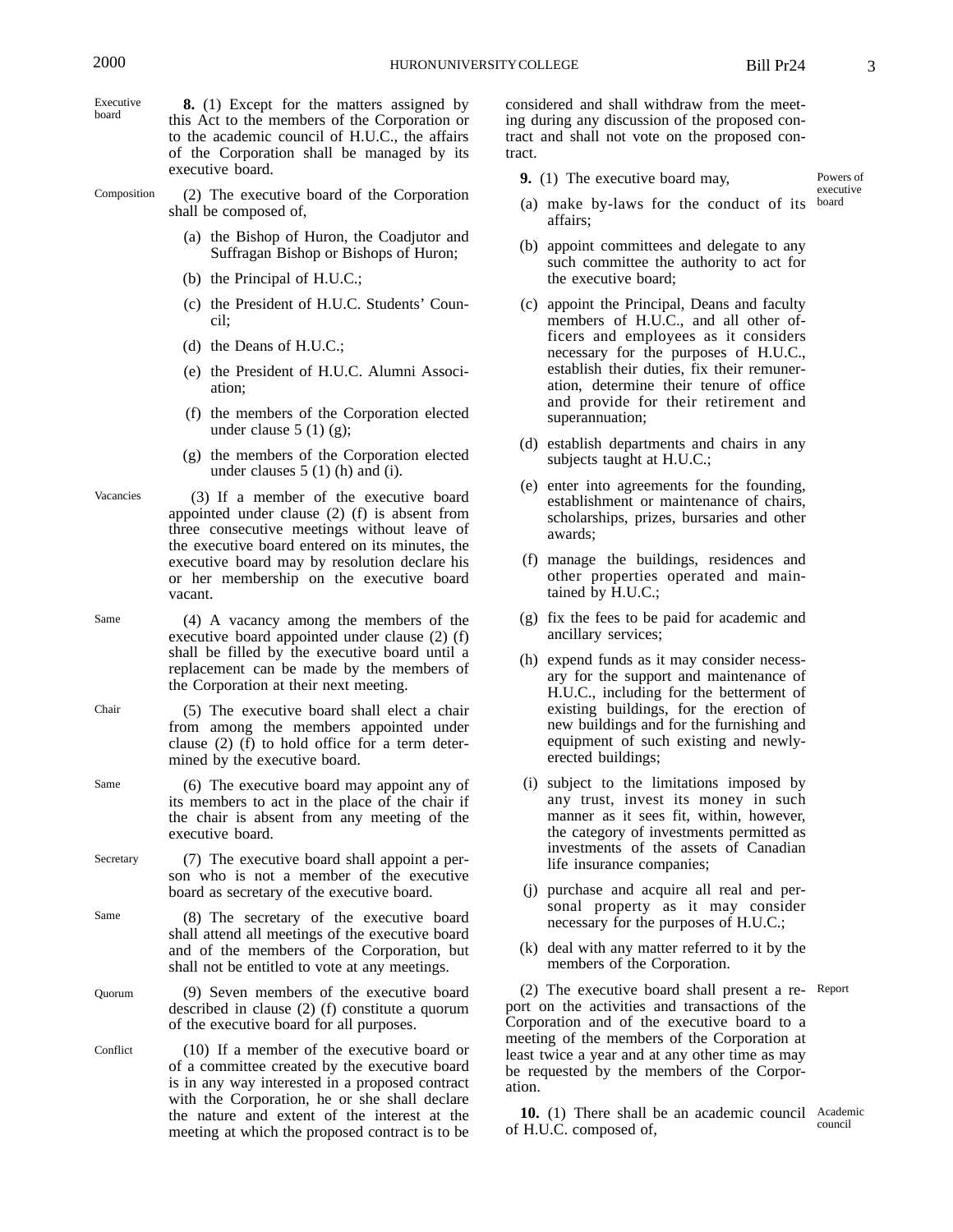- (a) the Principal, Deans, full professors on the full-time faculty and the Chief Librarian of H.U.C.;
- (b) nine persons elected by the associate professors, assistant professors and other members of the full-time faculty of H.U.C., other than full professors, from among their number;
- (c) three persons appointed by the executive board, who need not be members of the executive board;
- (d) the President of H.U.C. Students' Council, the Theological Representative on H.U.C. Students' Council and the Academic Representative on H.U.C. Students' Council; and
- (e) four H.U.C. students appointed by H.U.C. Students' Council.
- (2) The members of the academic council elected under clause (1) (b) shall hold office for a term of four years, but shall cease to hold office upon ceasing to be a full-time member of the faculty of H.U.C.
- (3) The members of the academic council appointed under clause (1) (c) shall hold office for a term of four years and are eligible for re-appointment.
- (4) The members of the academic council appointed under clause (1) (e) shall hold office for a term of one year, or until they cease to be registered as H.U.C. students, and are eligible for re-appointment.
- Vacancy (5) A vacancy in a membership on the academic council may be filled by appointing or electing a person in the same manner and by the same authority as the vacating member was appointed or elected and the person appointed or elected to fill the vacancy shall remain in office for the remainder of the vacating member's term of office.
- Chair (6) The Principal of H.U.C. shall be chair of the academic council.
- Quorum (7) The academic council shall determine the number of members, not less than one-third of its members, which constitutes a quorum for the purpose of conducting meetings.
	- (8) The academic council may exercise any of its powers so long as there are in office on the academic council at least one-half of the number of members required by subsection (1).
		- **11.** (1) The academic council may,
		- (a) make regulations for the conduct of its affairs;
		- (b) determine all matters relating to the academic life of H.U.C., including the stand-

ards of admission to and continued registration in H.U.C., the qualifications for graduation and for conferring degrees, titles, diplomas and certificates and the curricula of programs and courses;

- (c) determine all matters related to examinations and the appointment of examiners;
- (d) consider and decide all applications for admission to courses in Arts and Theology and recommend to the members of the Corporation all candidates for degrees (other than honorary degrees in Theology), titles, diplomas and certificates.

(2) The powers under clauses (1) (b), (c) Limitation and (d) are subject to the terms of any affiliation agreement to which H.U.C. is a party.

**12.** (1) The executive board of the Corpor-Principal ation shall appoint a Principal of H.U.C., who may be a professor or officer of H.U.C. or any other person.

(2) The Principal of H.U.C. shall present a Report report on the activities of H.U.C. to a meeting of the members of the Corporation at least twice a year and at any other time as may be requested by the members of the Corporation.

**13.** (1) All real property vested in the Corporation shall be deemed, for the purpose of the application of any statute of limitations, including any statute limiting or defining the period for investigation of titles, to have been and to be real property vested in the Crown in right of Ontario for the public uses of the Province of Ontario. Property

(2) The real property vested in the Corpor-Same ation shall not be liable to be entered upon, used or taken by any corporation, except a municipal corporation, or by any person possessing the right of taking land compulsorily for any purpose, and no power to expropriate real property conferred after this Act receives Royal Assent shall extend to such real property unless the Act conferring the power to expropriate expressly provides that the power applies to the real property vested in the Corporation.

14. (1) The executive board of the Corpor- Auditors ation shall annually appoint one or more auditors licensed under the *Public Accountancy Act* to audit the accounts and transactions of the Corporation.

(2) The executive board of the Corporation Financial shall submit the annual financial report to the report Minister of Training, Colleges and Universities in the form and containing the information that may be required by the Minister.

15. (1) The by-laws of the Corporation By-laws shall be open to examination during normal business hours.

open to examination

Same

Same

Same

Powers of academic council